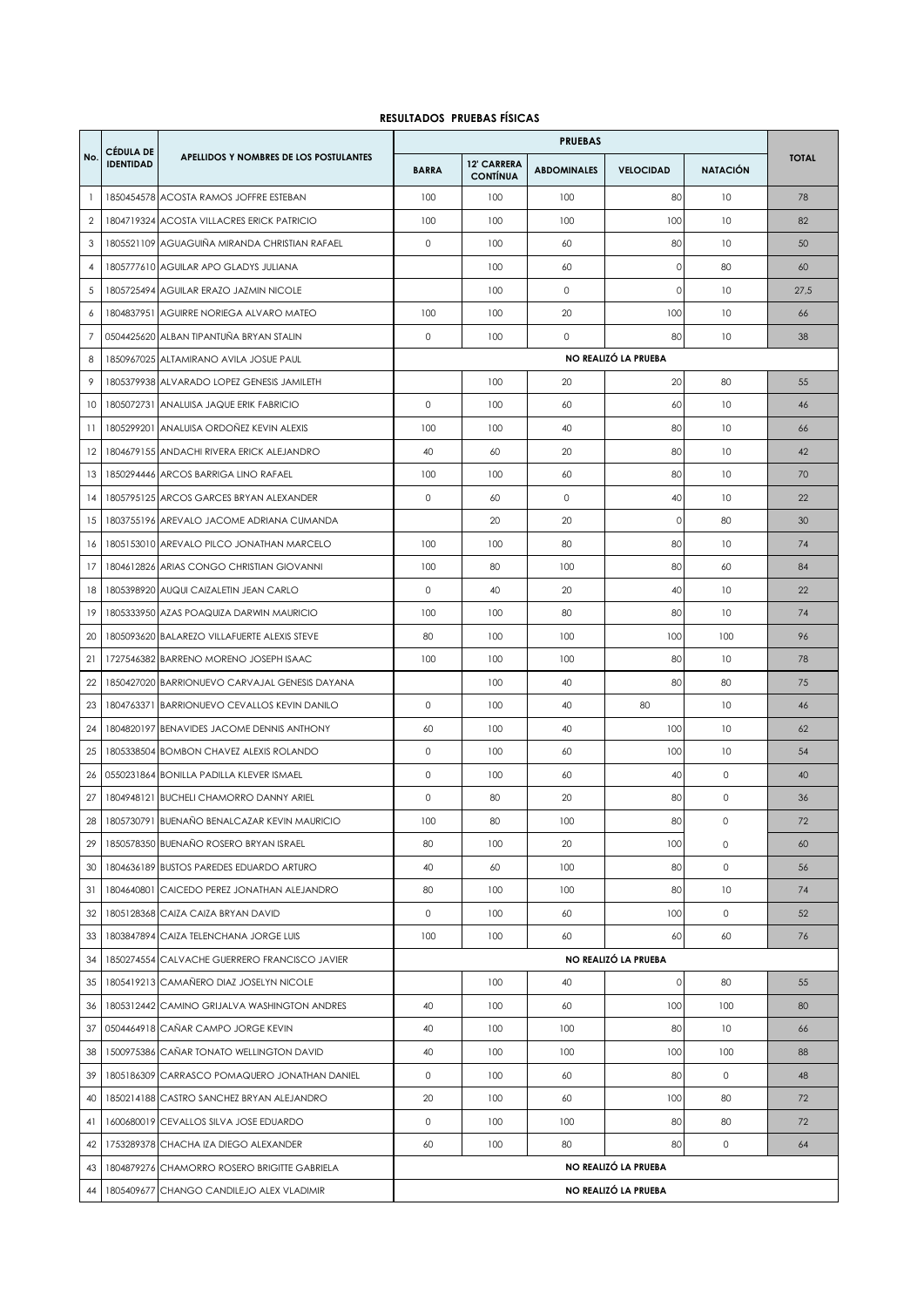| No. | <b>IDENTIDAD</b> | APELLIDOS Y NOMBRES DE LOS POSTULANTES         | <b>BARRA</b> | <b>12' CARRERA</b><br><b>CONTÍNUA</b> | <b>ABDOMINALES</b> | <b>VELOCIDAD</b>     | <b>NATACIÓN</b> | <b>TOTAL</b> |
|-----|------------------|------------------------------------------------|--------------|---------------------------------------|--------------------|----------------------|-----------------|--------------|
| 45  |                  | 1805478615 CHANGO CANDILEJO MAURICIO SEBASTIAN |              |                                       |                    | NO REALIZÓ LA PRUEBA |                 |              |
| 46  |                  | 1804697215 CHANGO TOAPANTA EDISSON JAVIER      | $\circ$      | 40                                    | 60                 | 80                   | $\circ$         | 36           |
| 47  |                  | 0504610684 CHANO PEÑALUISA ANGELO PAUL         | 100          | 100                                   | 40                 | 80                   | 10              | 66           |
| 48  |                  | 1805242524 CHATO BOMBON FRANKLIN ISRAEL        | 100          | 100                                   | 100                | 80                   | $\circ$         | 76           |
| 49  |                  | 1400856298 CHAVEZ SANCHEZ OSCAR SEBASTIAN      | 40           | 100                                   | 80                 | 100                  | 100             | 84           |
| 50  |                  | 0550256259 CHICAIZA GALORA ANAYELI STEFANIA    |              | 100                                   | 60                 | $\mathbf 0$          | 80              | 60           |
| 51  |                  | 1805524483 CHICAIZA SANCHEZ JAMIL VLADIMIR     | 100          | 100                                   | 40                 | 100                  | 0               | 68           |
| 52  |                  | 0503703597 CHIGUANO TOAQUIZA JEFFERSON FABIAN  | 100          | 100                                   | 40                 | 80                   | 10              | 66           |
| 53  |                  | 1804544177 CHIMBOLEMA SANCHEZ KEVIN MAURICIO   | $\circ$      | 100                                   | 20                 | 60                   | 80              | 52           |
| 54  |                  | 0250106952 CHISAG RUIZ WELLINGTON ALEXANDER    |              |                                       |                    | NO REALIZÓ LA PRUEBA |                 |              |
| 55  |                  | 1805191580 CORTES JACOME ERIK ADRIAN           | $\circ$      | 100                                   | 20                 | 80                   | $\circ$         | 40           |
| 56  |                  | 1803969649 CRIOLLO OÑATE JENNIFER ANDREA       |              |                                       |                    | NO REALIZÓ LA PRUEBA |                 |              |
| 57  |                  | 1724692510 CUMBICOS PINTADO EVELYN ANDREA      |              | 100                                   | $\circ$            | 20                   | 20              | 35           |
| 58  |                  | 1751931153 DELGADO MINA JAZMIN GUADALUPE       |              | 100                                   | 40                 | 0                    | $\circ$         | 35           |
| 59  |                  | 1804402244 ENRIQUEZ CISNEROS JOEL MARCEL       | $\circ$      | 100                                   | 20                 | 40                   | $\circ$         | 32           |
| 60  |                  | 1726290271 ERAZO POZO KLEVER DAMIAN            | 100          | 100                                   | 60                 | 80                   | 60              | 80           |
| 61  |                  | 1805065958 ESCOBAR ARCOS ISRAEL VLADIMIR       |              |                                       |                    | NO REALIZÓ LA PRUEBA |                 |              |
| 62  |                  | 1805100870 ESCOBAR MORETA JEREMI ADRIAN        |              |                                       |                    | NO REALIZÓ LA PRUEBA |                 |              |
| 63  |                  | 1850095231 ESPIN CASTILLO MARIO LEONEL         | $\circ$      | 100                                   | 20                 | 60                   | $\circ$         | 36           |
| 64  |                  | 1803309184 ESPIN MOYA JUAN OMAR                | $\circ$      | 100                                   | 40                 | 80                   | $\circ$         | 44           |
| 65  |                  | 1805229745 ESPINOZA ARMENDARIZ ANGEL KEVIN     | 40           | 100                                   | 20                 | 80                   | $\circ$         | 48           |
| 66  |                  | 1804409793 ESPINOZA GUAYTA BRYAN STEVEN        | 100          | 100                                   | 60                 | 80                   | 80              | 84           |
| 67  |                  | 1805802467 EUGENIO LOPEZ STEVEN JOSUE          | 100          | 100                                   | $\circ$            | 80                   | $\circ$         | 56           |
| 68  |                  | 1725692436 FLORES PADILLA HENRY PAUL           | $\circ$      | 100                                   | 100                | 80                   | 10              | 58           |
| 69  |                  | 1850362284 FRANCO IZURIETA BRYAN JAVIER        | $\circ$      | 100                                   | 40                 | 80                   | 10              | 46           |
| 70  |                  | 1805279112 FREIRE ACOSTA EDWARD ALEXIS         | 100          | 100                                   | 20                 | 80                   | $\circ$         | 60           |
| 71  |                  | 1804100665 FREIRE MORALES JONATHAN JAVIER      | 40           | 100                                   | 100                | 80                   | 80              | 80           |
| 72  |                  | 1804766192 FREIRE SOLIS ALEXIS SEBASTIAN       | $\circ$      | 100                                   | 60                 | 100                  | 10              | 54           |
| 73  |                  | 1850044569 FREIRE VASCONEZ ROBERT ALEXIS       |              |                                       |                    | NO REALIZÓ LA PRUEBA |                 |              |
| 74  |                  | 1851015006 FREIRE VILLACIS MIGUEL MATEO        | 100          | 100                                   | 40                 | 80                   | $\circ$         | 64           |
| 75  |                  | 1803645363 FRUTOS DURAN DANIEL SEBASTIAN       | $\circ$      | 100                                   | 80                 | 80                   | 10              | 54           |
| 76  |                  | 2450012931 FUERTES MATEO LUCILA ELIZABETH      |              | 100                                   | 100                | $\mathsf{O}\xspace$  | 80              | 70           |
| 77  |                  | 1850265016 GAIBOR ALEGRIA ADRIAN OMAR          | 80           | 100                                   | $\circ$            | 60                   | $\circ$         | 48           |
| 78  |                  | 1805359625 GAIBOR SANGACHE JONATHAN GERMAN     | 100          | 100                                   | $\circ$            | 80                   | 10              | 58           |
| 79  |                  | 1850126325 GALARZA GAVILANEZ ALEX DARIO        | $\circ$      | 100                                   | 40                 | 80                   | 10              | 46           |
| 80  |                  | 1757057771 GALARZA MOYA KEVIN JAVIER           | 40           | 100                                   | 60                 | 80                   | 0               | 56           |
| 81  |                  | 1805070651 GAMBOA ZAMORA KEVIN JAVIER          | 100          | 100                                   | 80                 | 100                  | $\circ$         | 76           |
| 82  |                  | 1804791315 GARCES ALDAS JOFFRE STEVEN          | 100          | 100                                   | 100                | 100                  | 10              | 82           |
| 83  |                  | 1805343900 GARCES CHANGO BRANDON MATEO         | 0            | 100                                   | 40                 | 80                   | 10              | 46           |
| 84  |                  | 1804547188 GARCES MENDOZA FRANKLIN LEONARDO    | 40           | 100                                   | 20                 | 80                   | $\circ$         | 48           |
| 85  |                  | 0202320420 GARCIA CHIMBORAZO MARIELA NATIVIDAD |              | 100                                   | 60                 | 20                   | 20              | 50           |
| 86  |                  | 1850522531 GARCIA YANCHATUÑA STALIN DAVID      | 40           | 100                                   | 80                 | 80                   | $\circ$         | 60           |
| 87  |                  | 1850231000 GAVILANEZ LALALEO KAREN AZUCENA     |              | 100                                   | 20                 | $\mathsf{O}\xspace$  | 100             | 55           |
| 88  |                  | 1850437680 GAVILANEZ VARGAS SILVIA MELINA      |              | 100                                   | 40                 | 60                   | 80              | 70           |
| 89  |                  | 1850175421 GOMEZ AZAS KATHERINE FERNANDA       |              | 100                                   | 20                 | $\mathsf{O}\xspace$  | 10              | 32,5         |
| 90  |                  | 1850368349 GONZALEZ ALVAREZ VINICIO DAVID      | 100          | 100                                   | 100                | 100                  | 100             | 100          |
| 91  |                  | 1804791752 GUAMAN CHIFLA JUAN GABRIEL          | 100          | 100                                   | 80                 | 100                  | 10              | 78           |
| 92  |                  | 1805437710 GUAMAN QUINALOA ALEX RODOLFO        | 0            | 100                                   | 60                 | 100                  | $\circ$         | 52           |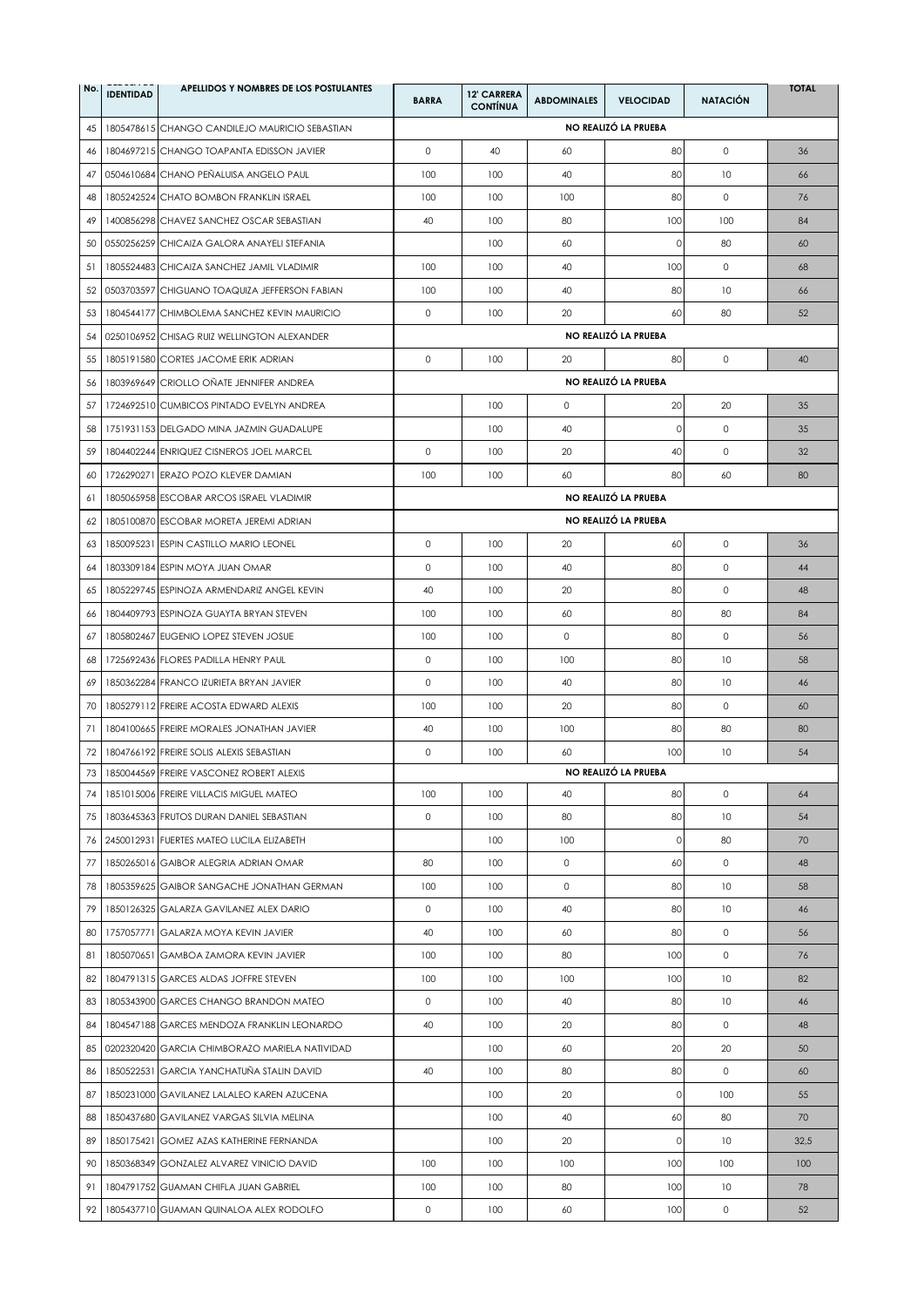| No. | <b>IDENTIDAD</b> | APELLIDOS Y NOMBRES DE LOS POSTULANTES              | <b>BARRA</b> | 12' CARRERA<br><b>CONTÍNUA</b> | <b>ABDOMINALES</b> | <b>VELOCIDAD</b>     | <b>NATACIÓN</b> | <b>TOTAL</b> |
|-----|------------------|-----------------------------------------------------|--------------|--------------------------------|--------------------|----------------------|-----------------|--------------|
| 93  |                  | 1804919874 GUAMAN SUPE KEVIN MARLON                 | 40           | 100                            | 80                 | 100                  | $\circ$         | 64           |
| 94  |                  | 1804960647 GUAMANQUISPE GUAMANQUISPE GERSON ISRAEL  | 20           | 100                            | 80                 | 100                  | 40              | 68           |
| 95  |                  | 1804992699 GUASCO LEMA JOHANNA PATRICIA             |              | 100                            | 40                 | 20                   | 80              | 60           |
| 96  |                  | 1804389896 GUERRERO PAREDES FREDDY STALIN           | 100          | 100                            | 60                 | 80                   | 60              | 80           |
| 97  |                  | 1804389912 GUERRERO PAREDES KEVIN ALEXANDER         | 100          | 100                            | 20                 | 100                  | 80              | 80           |
| 98  |                  | 1850085869 GUERRERO VALLEJO ALEXANDER JAVIER        |              |                                |                    | NO REALIZÓ LA PRUEBA |                 |              |
| 99  |                  | 1805068309 HERNANDEZ ALDAZ CESAR ORLANDO            | 100          | 100                            | 80                 | 80                   | $\circ$         | 72           |
| 100 |                  | 1850165745 HERNANDEZ YANEZ ALVARO DAVID             | $\circ$      | 100                            | 40                 | 80                   | 80              | 60           |
| 101 |                  | 1719858381 HERRERA SANDOVAL KEVIN XAVIER            | 80           | 100                            | 100                | 80                   | 10              | 74           |
| 102 |                  | 0202170163 HINOJOZA AROCA CRISTHIAN ABEL            | 0            | 100                            | 80                 | 100                  | 60              | 68           |
| 103 |                  | 1804425070 IBARRA GARCIA MARIA DE LOS ANGELES       |              | 40                             | 20                 | 0                    | 80              | 35           |
| 104 |                  | 1804412219 JACOME LARA EDISON ARIEL                 | $\mathsf O$  | 100                            | 40                 | 80                   | $\circ$         | 44           |
| 105 |                  | 1850965060 JACOME LUNA ALEXIS PAUL                  | $\circ$      | 20                             | 60                 | 80                   | $\circ$         | 32           |
| 106 |                  | 1850998590 JEREZ GARCES EDWIN ARIEL                 |              |                                |                    | NO REALIZÓ LA PRUEBA |                 |              |
| 107 |                  | 1805049879 JEREZ MASAQUIZA GIAN FRANCO              | $\circ$      | 100                            | 60                 | 100                  | 10              | 54           |
| 108 |                  | 1805312145 JIMENEZ PADILLA FRANCIS FERNANDO         | 100          | 100                            | 80                 | 100                  | $\circ$         | 76           |
| 109 |                  | 1803543634 JINEZ JINES HERNAN OCTAVIO               | $\circ$      | 60                             | 80                 | 80                   | $\circ$         | 44           |
| 110 |                  | 1721637310 JUIÑA MOYA JORGE RICARDO                 | $\circ$      | 100                            | 60                 | 80                   | $\circ$         | 48           |
| 111 |                  | 1805325246 LANDA GAMBOA MICHAEL HERNAN              | 100          | 100                            | 100                | 100                  | 10              | 82           |
| 112 |                  | 1850229541 LARA SOLIS CARLOS JAVIER                 | 80           | 100                            | 80                 | 100                  | 60              | 84           |
| 113 |                  | 1804761557 LASCANO MEJIA FLAVIO CESAR               | 80           | 100                            | 40                 | 80                   | 60              | 72           |
| 114 |                  | 0950746982 LASCANO ROMERO WILDEMBERG FABIAN         | $\mathsf O$  | 100                            | 80                 | 80                   | 10              | 54           |
| 115 |                  | 1805657192 LESCANO TIPAN FERNANDO JOSE              | 100          | 100                            | 40                 | 80                   | 10              | 66           |
| 116 |                  | 1751648799 LINCANGO RISCO MELANIE GEOVANNA          |              | 100                            | 60                 | 40                   | 80              | 70           |
| 117 |                  | 1805122262 LLERENA VELASTEGUI MATEO AUGUSTO         | 100          | 100                            | 40                 | 100                  | $\circ$         | 68           |
| 118 |                  | 1850621127 LLUMITAXI BURGASI BRYAN DAVID            | 100          | 100                            | 40                 | 80                   | $\circ$         | 64           |
| 119 |                  | 1850147115 LOPEZ BOMBON MARIA FERNANDA              |              | 100                            | 60                 | 60                   | 80              | 75           |
| 120 |                  | 1805186606 LOPEZ CANDO DANIEL ISAAC                 | $\circ$      | 100                            | 80                 | 80                   | $\circ$         | 52           |
|     |                  | 121 1850014729 LOPEZ CHAGLLA ARIEL OMAR             | 60           | 100                            | 60                 | 80                   | 40              | 68           |
|     |                  | 122 1805787031 LOPEZ CHOLO CORAIMA NAYELI           |              | 80                             | 60                 | $\mathsf{O}\xspace$  | 80              | 55           |
|     |                  | 123 1804091906 LOPEZ LASCANO JOHN ALEXANDER         |              |                                |                    | NO REALIZÓ LA PRUEBA |                 |              |
|     |                  | 124 1850106897 LOPEZ SANCHEZ CHRISTOPHER JOSUE      | $\circ$      | 100                            | 60                 | 100                  | 10              | 54           |
|     |                  | 125 1850499839 LOPEZ VILLACIS ALAN DE JESUS         | $\circ$      | 100                            | 80                 | 80                   | 10              | 54           |
|     |                  | 126 1804727707 MACHADO BURGOS VICTOR FABRICIO       | 100          | 100                            | 100                | 100                  | 100             | 100          |
| 127 |                  | 1805510912 MALAN BAUTISTA JESSICA MICHELLE          |              | 100                            | 60                 | 0                    | 80              | 60           |
| 128 |                  | 1804917720 MALAN BAUTISTA LIZBETH ALEJANDRA         |              | 100                            | 100                | 20                   | 80              | 75           |
|     |                  | 129 2150013171 MALDONADO LESCANO JULIO ALFONSO      | 100          | 100                            | 60                 | 80                   | 100             | 88           |
|     |                  | 130 1850504067 MALIZA CHALUISA CRISTOFER JOEL       | 0            | 100                            | 60                 | 100                  | 60              | 64           |
| 131 |                  | 1805187323 MANOBANDA CHALUIS STALIN ELIECER         | 100          | 100                            | 100                | 100                  | 60              | 92           |
| 132 |                  | 1805468327 MANOBANDA MAIZA JONATHAN DENNIS          | 100          | 100                            | 80                 | 100                  | 100             | 96           |
|     |                  | 133 1850339068 MANOBANDA PIMBOZA KEVIN MAURICIO     | 80           | 100                            | 20                 | 40                   | 80              | 64           |
|     |                  | 134 1725070005 MARFETAN VILLACRES ENRIQUE SEBASTIAN | 100          | 100                            | 60                 | 100                  | 100             | 92           |
|     |                  | 135 1804918132 MARTINEZ CORDOVA RONNY SEBASTIAN     | $\circ$      | 100                            | 100                | 100                  | 40              | 68           |
|     |                  | 136 2000114401 MASAQUIZA MASAQUIZA YARINA MAYLI     |              | 100                            | 60                 | 40                   | 80              | 70           |
| 137 |                  | 1805296041 MAYORGA CORDOVA DENNIS JAVIER            | $\circ$      | 100                            | 100                | 40                   | 100             | 68           |
|     |                  | 138 1805187042 MEDINA RIOFRIO JUAN CARLOS           | 100          | 100                            | 100                | 80                   | 100             | 96           |
|     |                  | 139 1804475935 MEDINA VILLENA JOHN ALEXANDER        | 100          | 100                            | 100                | 80                   | 100             | 96           |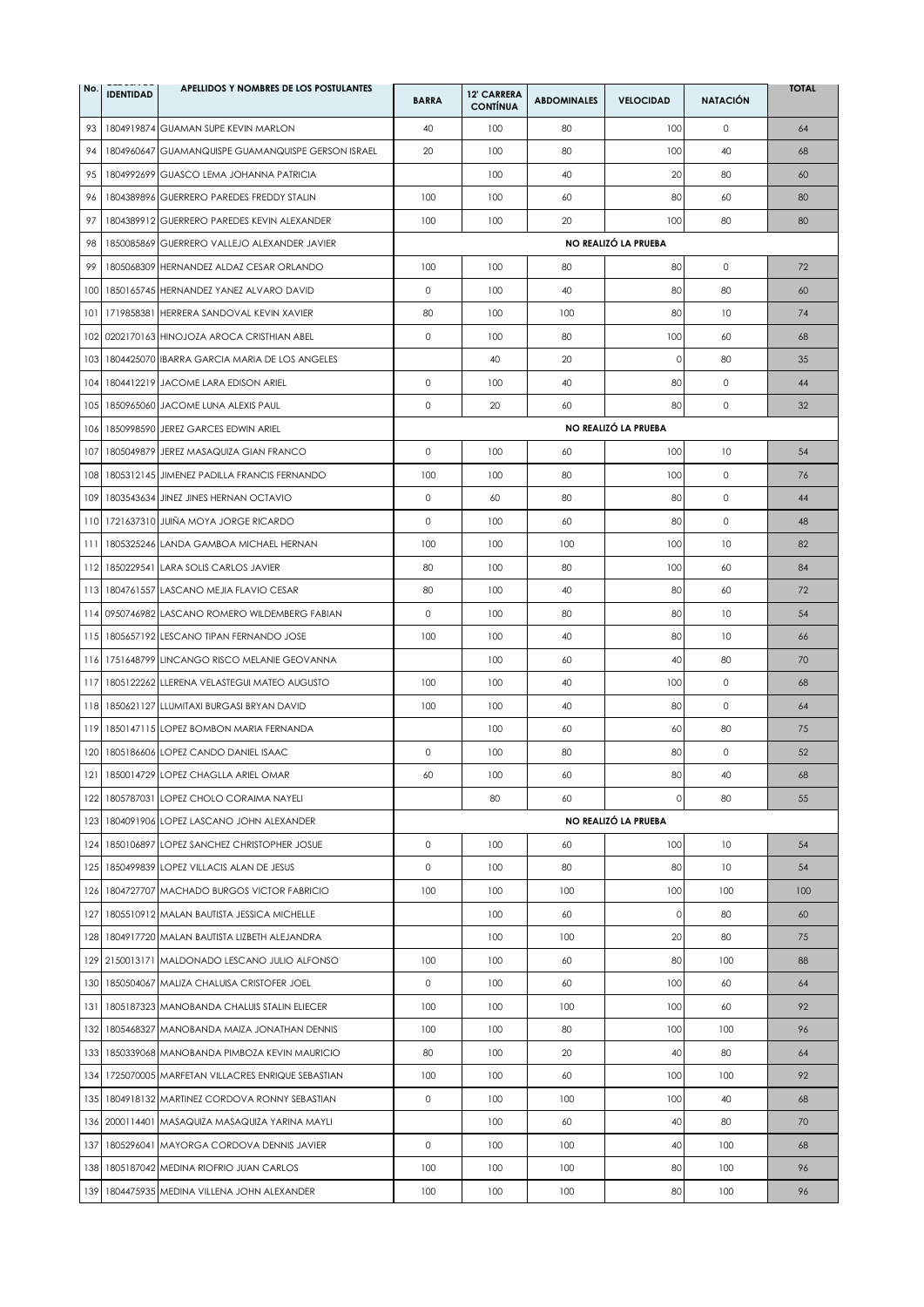| No. | <b>IDENTIDAD</b> | APELLIDOS Y NOMBRES DE LOS POSTULANTES             | <b>BARRA</b> | 12' CARRERA<br><b>CONTÍNUA</b> | <b>ABDOMINALES</b> | <b>VELOCIDAD</b>     | <b>NATACIÓN</b> | <b>TOTAL</b> |
|-----|------------------|----------------------------------------------------|--------------|--------------------------------|--------------------|----------------------|-----------------|--------------|
| 140 |                  | 1850216415 MENA RUIZ KEVIN JOSUE                   | $\mathsf O$  | 100                            | 100                | 100                  | 60              | 72           |
| 141 |                  | 1805472949 MIRANDA ANDOCILLA CHRISTIAN SEBASTIAN   | 60           | 100                            | 80                 | 100                  | 10              | 70           |
| 142 |                  | 1850756162 MIRANDA FREIRE ACCEL BRYAN              | 100          | 100                            | 80                 | 80                   | 80              | 88           |
| 143 |                  | 1850209626 MONTAÑO GREFA JOSE ARMANDO              | 100          | 100                            | 80                 | 80                   | $\circ$         | 72           |
| 144 |                  | 1104485717 MORALES LUZURIAGA ISAAC ENMANUEL        |              |                                |                    | NO REALIZÓ LA PRUEBA |                 |              |
|     |                  | 145 1804787230 MORALES ZUÑIGA STALIN ERNESTO       | 60           | 100                            | 80                 | 80                   | 10              | 66           |
| 146 |                  | 1804450664 MORENO LAGUA CHRISTOPHER STALIN         | $\circ$      | 100                            | 60                 | 80                   | 80              | 64           |
| 147 |                  | 1805501416 MORETA CANDO ERIK FABRICIO              | 100          | 100                            | 100                | 80                   | $\circ$         | 76           |
| 148 |                  | 1805175625 MOYOLEMA JARRIN JULIO ALEXANDER         | 100          | 100                            | 80                 | 80                   | $\circ$         | 72           |
| 149 |                  | 2100935788 MULLO SARANGO MISHELL CAROLINA          |              | 100                            | 100                | 20                   | 80              | 75           |
| 150 |                  | 1805483698 MUYULEMA SAILEMA JOEL ISRAEL            | $\circ$      | 100                            | 40                 | 80                   | 60              | 56           |
| 151 |                  | 1850216365 NARANJO CHILIQUINGA BRYAN ALEJANDRO     | 100          | 100                            | 100                | 100                  | 80              | 96           |
| 152 |                  | 1805407929 NARVAEZ RODRIGUEZ ALEXIS JOEL           | 100          | 100                            | 80                 | 100                  | 10              | 78           |
| 153 |                  | 1804449666 NAVAS SALGADO JIMMY PATRICIO            | 80           | 100                            | 60                 | 100                  | $\circ$         | 68           |
| 154 |                  | 1804430450 NUNEZ CAGUANA ROCIO DE LOS ANGELES      |              | 60                             | 40                 | 0                    | 60              | 40           |
| 155 |                  | 1805383112 NUÑEZ CASTRO HENRY ULISES               | 100          | 100                            | 60                 | 80                   | $\circ$         | 68           |
| 156 |                  | 1850266238 NUÑEZ CHERREZ ANTHONY GIOVANNI          | 20           | 100                            | 80                 | 20                   | 40              | 52           |
| 157 |                  | 1805205349 NUNEZ MARTINEZ CARLOS ALEJANDRO         | 80           | 100                            | 100                | 100                  | $\circ$         | 76           |
| 158 |                  | 1850072198 ONATE AGUILAR SOLANGE NATHALY           |              | 100                            | 40                 | 40                   | 80              | 65           |
| 159 |                  | 1803814001 ONATE PALACIO STEVEN ARIEL              | 80           | 100                            | 20                 | 100                  | $\circ$         | 60           |
| 160 |                  | 1501222101 OROZCO GUZMAN VICTOR WUALDEMBER         | 100          | 100                            | 100                | 100                  | 100             | 100          |
| 161 |                  | 1805274055 ORTIZ IBARRA CARLOS ALEXIS              |              |                                |                    | NO REALIZÓ LA PRUEBA |                 |              |
| 162 |                  | 1804578837 ORTIZ LOPEZ DAVID ALEJANDRO             | 100          | 100                            | 100                | 100                  | 100             | 100          |
| 163 |                  | 1804915039 ORTIZ ORTIZ STALIN MAURICIO             | $\mathsf O$  | 100                            | 100                | 100                  | 100             | 80           |
| 164 |                  | 1804360574 ORTIZ SANCHEZ KATHERINE MICHELLE        |              | 100                            | 60                 | 40                   | 100             | 75           |
| 165 |                  | 1850093574 ORTIZ VILLALVA JOSUE ELIAS              | $\circ$      | 60                             | 80                 | 60                   | $\circ$         | 40           |
| 166 |                  | 1850374768 PAGUAY ALBUJA JHON JAIRO                | 60           | 100                            | 100                | 100                  | 100             | 92           |
| 167 |                  | 1850211515 PAILLACHO CAMARGO MICHAEL SEBASTIAN     | 100          | 100                            | 80                 | 100                  | 40              | 84           |
|     |                  | 168 1850590413 PALATE CHAGLLA CHRISTIAN LEANDRO    | 100          | 100                            | 100                | 40                   | 80              | 84           |
|     |                  | 169 1805326210 PALATE CHANGO ANTHONY STALIN        | 100          | 100                            | 60                 | 100                  | 0               | 72           |
|     |                  | 170 1804263620 PAREDES ARIAS ERICK ANDRES          | 100          | 100                            | 100                | 80                   | 100             | 96           |
|     |                  | 171 1804786042 PAREDES FERNANDEZ KEVIN OMAR        |              |                                |                    | NO REALIZÓ LA PRUEBA |                 |              |
|     |                  | 172 1804958294 PAREDES MANJARRES CHRISTOPHER JOSUE |              |                                |                    | NO REALIZÓ LA PRUEBA |                 |              |
|     |                  | 173 1804222014 PAREDES PAREDES MARIO ALEXANDER     | 0            | 100                            | 40                 | 60                   | 0               | 40           |
| 174 |                  | 1804371969 PAUCAR CHAMORRO KEVIN ALEXANDER         | 20           | 100                            | 60                 | 80                   | 60              | 64           |
| 175 |                  | 1805396684 PAZMIÑO ESCOBAR MIGUEL ANGEL            | $\circ$      | 100                            | $\circ$            | 80                   | $\circ$         | 36           |
|     |                  | 176 1850030485 PAZMIÑO PEREZ STEVEN PATRICIO       | $\circ$      | 100                            | 40                 | 80                   | 60              | 56           |
| 177 |                  | 1805460027 PAZMIÑO VELASTEGUI ALEJANDRO NEPTALI    | $\circ$      | 100                            | 100                | 80                   | 60              | 68           |
|     |                  | 178 1804113650 PEREZ NUÑEZ WELLINGTON GERMAN       | 80           | 100                            | 100                | 80                   | 10              | 74           |
| 179 |                  | 1803953320 PICO PASTOR VICTOR LUIS                 |              |                                |                    | NO REALIZÓ LA PRUEBA |                 |              |
|     |                  | 180 1805343371 PICO SANCHEZ GLORIA YAJAIRA         |              | 100                            | 40                 | 40                   | 100             | 70           |
|     |                  | 181 1805522867 PILLAPA MORALES DOMENICA ESTEFANIA  |              |                                |                    | NO REALIZÓ LA PRUEBA |                 |              |
| 182 |                  | 1805187539 PINTADO PULLUPAXI BRYAN GERARDO         | 60           | 100                            | 100                | 80                   | $\circ$         | 68           |
|     |                  | 183 1805341821 PLAZA JIMENEZ MOISES PAUL           |              |                                |                    | NO REALIZÓ LA PRUEBA |                 |              |
|     |                  | 184 1805342290 PULGAR AVILA KAREN JULIET           |              | 100                            | 40                 | 60                   | 100             | 75           |
|     |                  | 185 0604972299 PUMAQUERO SAEZ WILLIAM PATRICIO     | 100          | 100                            | 40                 | 80                   | $\circ$         | 64           |
|     |                  | 186 1805042619 PUNINA GUANO ALEX EUCLIDES          | 100          | 100                            | 60                 | 80                   | 10              | 70           |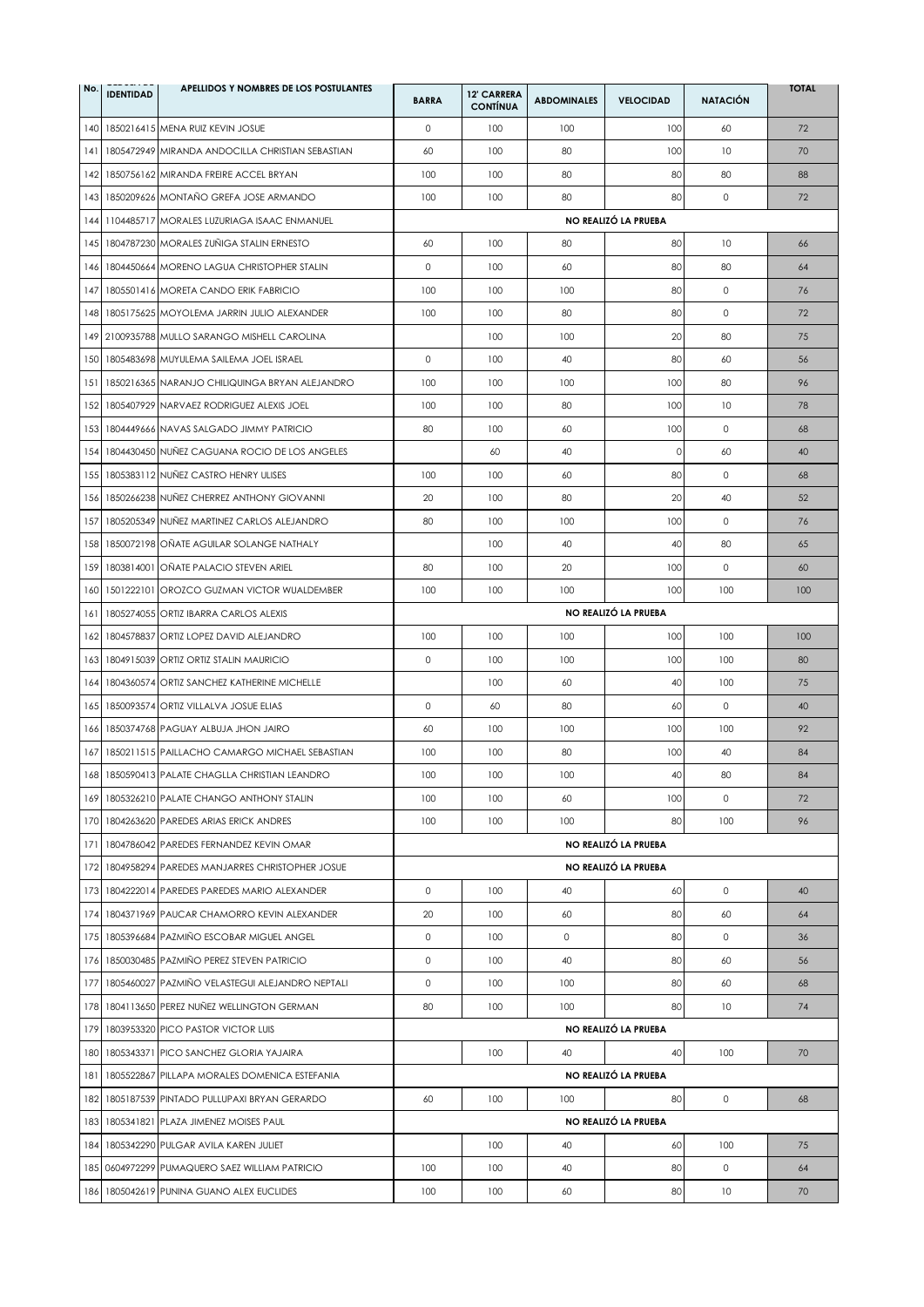| No. | <b>IDENTIDAD</b> | APELLIDOS Y NOMBRES DE LOS POSTULANTES            | <b>BARRA</b> | <b>12' CARRERA</b><br><b>CONTÍNUA</b> | <b>ABDOMINALES</b> | <b>VELOCIDAD</b>     | <b>NATACIÓN</b> | <b>TOTAL</b> |
|-----|------------------|---------------------------------------------------|--------------|---------------------------------------|--------------------|----------------------|-----------------|--------------|
| 187 |                  | 1804383352 PUNINA LLANGO ALVARO DAVID             | 40           | 100                                   | 80                 | 100                  | 20              | 68           |
| 188 |                  | 1805393715 QUINONEZ URBINA LUIS EMMANUEL          | $\circ$      | 100                                   | 60                 | 100                  | 100             | 72           |
| 189 |                  | 1804111282 QUISPE CUCHIPARTE DIEGO RAFAEL         | $\circ$      | 100                                   | 80                 | 80                   | 40              | 60           |
| 190 |                  | 1805205125 QUISPE TALAHUA GRACE ELIZABETH         |              | 80                                    | 40                 | 0                    | $\circ$         | 30           |
| 191 |                  | 1805405337 RAMIREZ ROSERO LLAJAIRA ELIZABETH      |              |                                       |                    | NO REALIZÓ LA PRUEBA |                 |              |
| 192 |                  | 1804904108 RAMOS PAZMIÑO DIEGO FABRICIO           | 80           | 100                                   | 60                 | 80                   | 20              | 68           |
| 193 |                  | 1804986352 RAMOS VALLE JOSE ARMANDO               | $\circ$      | 100                                   | 80                 | 60                   | 60              | 60           |
| 194 |                  | 0504733007 REIRA GAROFALO JHONNY JAVIER           | 80           | 100                                   | 60                 | 100                  | 100             | 88           |
| 195 |                  | 1850286400 RENTERIA ZUNIGA JEFFERSON ANDRES       |              |                                       |                    | NO REALIZÓ LA PRUEBA |                 |              |
| 196 |                  | 1850410356 RIOFRIO NUNEZ ADRIAN ALEXIS            |              |                                       |                    | NO REALIZÓ LA PRUEBA |                 |              |
| 197 |                  | 1805259163 ROBALINO PAREDES GEISON LENIN          | $\circ$      | 100                                   | 100                | 80                   | 80              | 72           |
| 198 |                  | 1804774477 ROMO TUSA PABLO DAMIAN                 | 100          | 100                                   | 80                 | 100                  | $\circ$         | 76           |
| 199 |                  | 0928451228 RONQUILLO VELASQUEZ CARMEN KARINA      |              | 80                                    | 60                 | 0                    | 40              | 45           |
| 200 |                  | 1850020155 RUIZ SANCHEZ OCTAVIO VICENTE           | 40           | 100                                   | 60                 | 80                   | 10              | 58           |
| 201 |                  | 1804439675 SALAZAR GUATO MARCO ANTONIO            | $\circ$      | 100                                   | 40                 | 80                   | $\circ$         | 44           |
| 202 |                  | 1805095435 SALINAS PAREDES JAVIER FRANCISCO       | 100          | 100                                   | 60                 | 40                   | 10              | 62           |
| 203 |                  | 1805168273 SANCHEZ CALAPIÑA WENDY NICOLE          |              | 100                                   | 60                 | 20                   | 10              | 47,5         |
| 204 |                  | 1804362257 SANCHEZ LASCANO LESLIE SAMANTHA        |              | 100                                   | 100                | 100                  | 60              | 90           |
| 205 |                  | 1850301712 SANCHEZ LINDO JOSSELYN THALIA          |              | 100                                   | 100                | 40                   | 100             | 85           |
| 206 |                  | 1805403324 SANCHEZ LOPEZ DANILO FERNANDO          |              |                                       |                    | NO REALIZÓ LA PRUEBA |                 |              |
| 207 |                  | 1850429539 SANCHEZ PAREDES ERICK DANILO           | 60           | 100                                   | 100                | 100                  | 60              | 84           |
| 208 |                  | 1805728480 SANCHEZ SAILEMA KEVIN DANIEL           | 100          | 100                                   | 80                 | 100                  | 40              | 84           |
| 209 |                  | 1850277847 SANCHEZ SANCHEZ WELLINGTON ANDRES      | 60           | 100                                   | 80                 | 100                  | 10              | 70           |
| 210 |                  | 1850023605 SANCHEZ VALENCIA MARCO VINICIO         | $\mathsf O$  | 100                                   | 60                 | 80                   | 60              | 60           |
| 211 |                  | 0202269320 SANGACHA VALDIVIEZO NATALY ABIGAIL     |              | 100                                   | 40                 | 0                    | 60              | 50           |
| 212 |                  | 1851054203 SAQUINGA MANOBANDA DANILO BOLIVAR      | 100          | 100                                   | 80                 | 80                   | 10              | 74           |
|     |                  | 213 1805273313 SILVA LLIGUIN JONATHAN ALEXANDER   | 100          | 100                                   | 80                 | 80                   | 60              | 84           |
| 214 |                  | 1805786157 SILVA MANOBANDA BRYAN SANTIAGO         |              |                                       |                    | NO REALIZÓ LA PRUEBA |                 |              |
|     |                  | 215 1805689211 SILVA NUÑEZ JONATHAN OSWALDO       | 0            | 100                                   | 40                 | 80                   | $\circ$         | 44           |
|     |                  | 216 1850382969 SILVA RODRIGUEZ CHRISTIAN LEONARDO | 100          | 100                                   | 100                | 80                   | 60              | 88           |
|     |                  | 217 1805645684 SIMBAÑA CUSHPA JAVIER ALEXANDER    | 100          | 100                                   | 60                 | 80                   | 10              | 70           |
|     |                  | 218 1804358180 SOBERON HERNANDEZ ALEXIS JAVIER    | 40           | 100                                   | 100                | 80                   | 60              | 76           |
|     |                  | 219 1850599562 SOLANO VACA RICHARD ALEXANDER      | 0            | 100                                   | 100                | 80                   | 80              | 72           |
|     |                  | 220 1851051621 SOLORZANO POSLIGUA NICOLE GEOVANNA |              | 20                                    | 40                 | 0                    | 0               | 15           |
| 221 |                  | 1804610135 SORIA VARGAS MIGUEL ANGEL              | 100          | 100                                   | 100                | 80                   | 100             | 96           |
| 222 |                  | 1803777174 SUAREZ GANCINO CRISTIAN BRYAN          | $\circ$      | 100                                   | 100                | 80                   | $\circ$         | 56           |
| 223 |                  | 1850616895 SUNTA GARCIA ANDRES SANTIAGO           | 100          | 100                                   | 20                 | 100                  | 60              | 76           |
|     |                  | 224 1805070248 SUPE CHASIPANTA JONATHAN RICARDO   | 100          | 100                                   | 100                | 80                   | 10              | 78           |
|     |                  | 225   1804399101   TAMAY TIGSE EDISON ALEXANDER   | 100          | 100                                   | 60                 | 80                   | 100             | 88           |
|     |                  | 226 1850229277 TAPIA CASTRO LUIS ANGEL            | 100          | 100                                   | 60                 | 80                   | 100             | 88           |
| 227 |                  | 1805675616 TIPAN MATZA JOSE LEONARDO              | 100          | 100                                   | 60                 | 100                  | 60              | 84           |
|     |                  | 228 0250121472 TIVIANO AZOGUE WILSON GEOVANNY     | 20           | 100                                   | 60                 | 80                   | $\circ$         | 52           |
|     |                  | 229 1805485065 TOAPAXI QUISPE BRYAN FABRICIO      |              |                                       |                    | NO REALIZÓ LA PRUEBA |                 |              |
| 230 |                  | 1805360045 TORRES BASANTES LIMBER JEFFERSON       | $\circ$      | 100                                   | 60                 | 80                   | $\circ$         | 48           |
|     |                  | 231 1804966412 TORRES HERRERA JOHN BRYAN          | $\mathsf O$  | 100                                   | 60                 | 60                   | $\circ$         | 44           |
|     |                  | 232 1805146915 TORRES IZQUIERDO SHYRLEY DAYANA    |              | 100                                   | 60                 | 20                   | 100             | 70           |
|     |                  | 233 1850033786 TORRES MOSCOSO RICHARD RONALDO     |              |                                       |                    | NO REALIZÓ LA PRUEBA |                 |              |